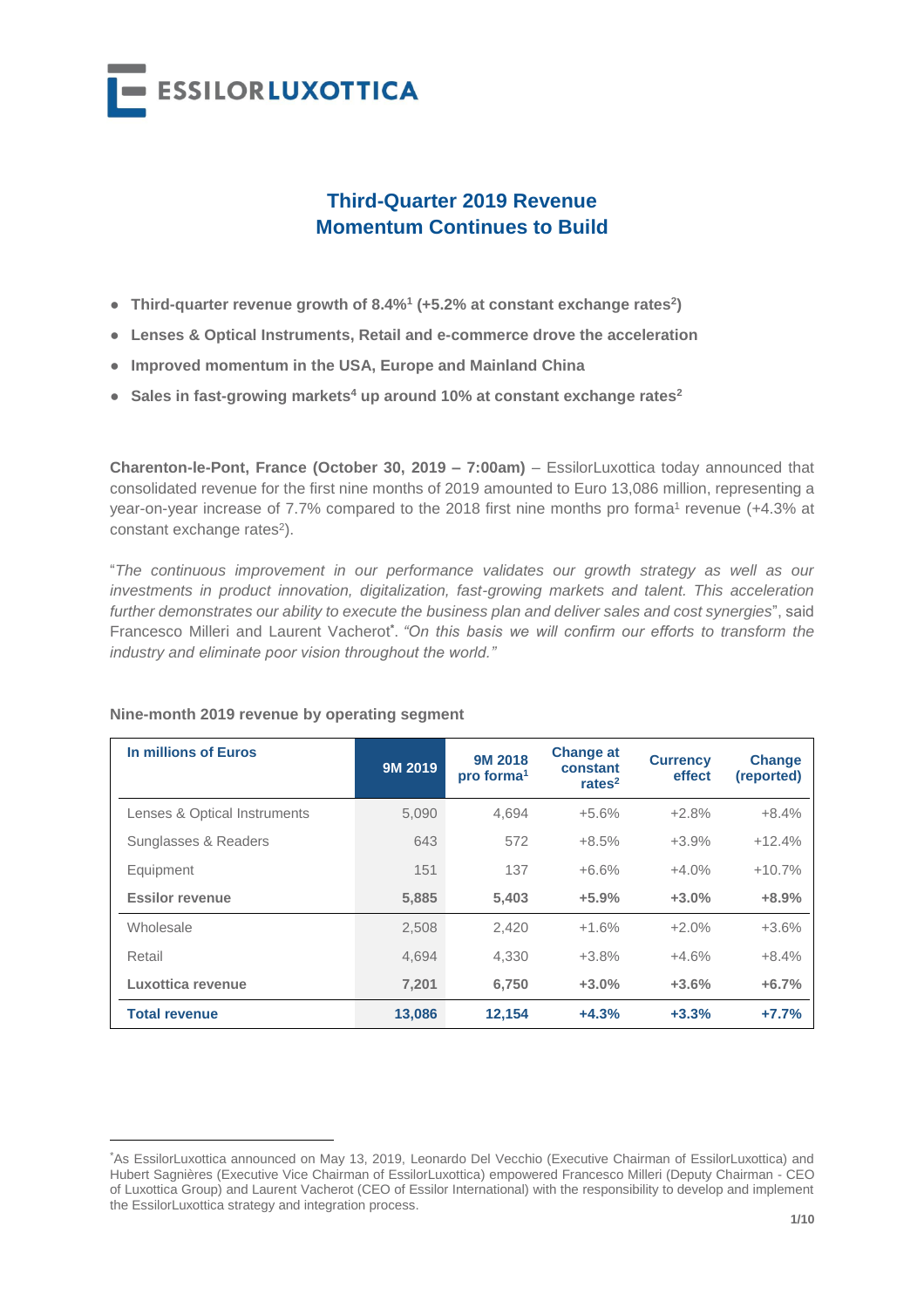

#### **Nine-month 2019 revenue by region**

| In millions of Euros     | 9M 2019 | 9M 2018<br>pro forma <sup>1</sup> | <b>Change at</b><br>constant<br>rates $2$ | <b>Currency</b><br>effect | <b>Change</b><br>(reported) |
|--------------------------|---------|-----------------------------------|-------------------------------------------|---------------------------|-----------------------------|
| North America            | 6,881   | 6,320                             | $+2.7%$                                   | $+6.2%$                   | $+8.9%$                     |
| Europe                   | 3.265   | 3.120                             | $+5.1%$                                   | $-0.5%$                   | $+4.7%$                     |
| Asia, Oceania and Africa | 2.137   | 1.987                             | $+5.6%$                                   | $+2.0%$                   | $+7.5%$                     |
| Latin America            | 803     | 727                               | $+11.8%$                                  | $-1.3%$                   | $+10.6%$                    |
| <b>Total</b>             | 13,086  | 12.154                            | $+4.3%$                                   | $+3.3%$                   | $+7.7%$                     |

In the first nine months of the year, revenue grew by 7.7% compared to prior-year pro forma<sup>1</sup> revenue  $(+4.3\%$  at constant exchange rates<sup>2</sup>).

Essilor led this performance with sales growth of 8.9% on a reported basis and of 5.9% at constant exchange rates<sup>2</sup>.

Luxottica recorded 6.7% growth in revenue (+3.0% at constant exchange rates<sup>2</sup>), posting the same level of performance for the third-quarter and nine-month period, on the back of positive trends in both the Wholesale and Retail divisions.

Fast-growing markets<sup>4</sup>, which represented close to 20% of consolidated sales, led the growth of the Company, with a sales increase around 10% at constant exchange rates<sup>2</sup>. The direct online channel, which represented around 5% of consolidated sales, was also a meaningful contributor, with sales growth of around 15% at constant exchange rates<sup>2</sup>, led by double-digit growth on Ray-Ban.com, Oakley.com, SunglassHut.com and in Essilor's prescription eyeglasses offers.

### **Third-quarter 2019 revenue by operating segment**

| In millions of Euros         | 3Q 2019 | 3Q 2018<br>pro forma <sup>1</sup> | <b>Change at</b><br>constant<br>rates $2$ | <b>Currency</b><br>effect | <b>Change</b><br>(reported) |
|------------------------------|---------|-----------------------------------|-------------------------------------------|---------------------------|-----------------------------|
| Lenses & Optical Instruments | 1.713   | 1.559                             | $+7.0%$                                   | $+2.9%$                   | $+9.9%$                     |
| Sunglasses & Readers         | 187     | 165                               | $+8.9%$                                   | $+4.7%$                   | $+13.6%$                    |
| Equipment                    | 53      | 43                                | $+18.1%$                                  | $+3.2%$                   | $+21.2%$                    |
| <b>Essilor revenue</b>       | 1,953   | 1,767                             | $+7.5%$                                   | $+3.1%$                   | $+10.5%$                    |
| Wholesale                    | 749     | 718                               | $+1.6%$                                   | $+2.8%$                   | $+4.4%$                     |
| Retail                       | 1,608   | 1,492                             | $+4.2%$                                   | $+3.5%$                   | $+7.8%$                     |
| Luxottica revenue            | 2,357   | 2,209                             | $+3.4%$                                   | $+3.3%$                   | $+6.7%$                     |
| <b>Total revenue</b>         | 4,310   | 3,977                             | $+5.2%$                                   | $+3.2%$                   | $+8.4%$                     |

Total consolidated sales amounted to Euro 4,310 million in the third quarter, up 5.2% at constant exchange rates<sup>2</sup>, above the annual objective of 3.5% to 5.0%. The acceleration versus the first and the second quarter (3.7% and 4.1%, respectively) was primarily driven by the Lenses & Optical Instruments and Retail divisions.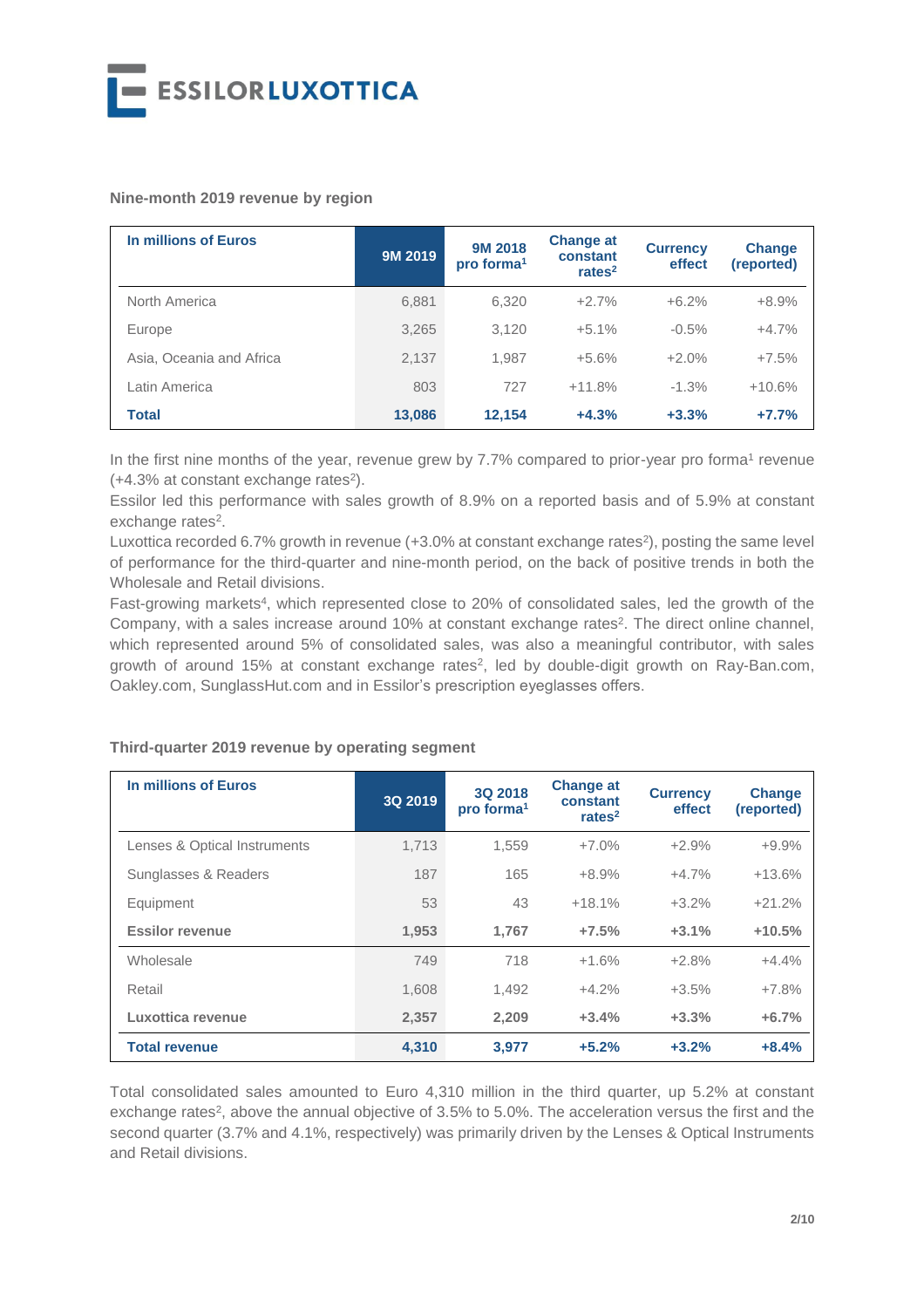

**Lenses & Optical Instruments** sales were up 9.9% to Euro 1,713 million (+7.0% at constant exchange rates<sup>2</sup>), of which 6.2% in like-for-like<sup>3</sup> terms. This performance was driven by new products, online sales and fast-growing markets<sup>4</sup>. The successful launch of Transitions® Signature® GEN 8™ in the United States supported the improved growth rate.

The Instruments department also contributed to the division's performance thanks to the new Visioffice®X, a measuring tool for ECPs that customizes patient lenses, as well as the Vision-RTM 800 that allows faster and more precise refraction in increments of one-hundredth of a diopter. E-commerce continued its double-digit growth, driven by prescription offers and contact lenses.

The **Sunglasses & Readers** division posted revenue of Euro 187 million, up 13.6% (+8.9% at constant exchange rates<sup>2</sup>), of which 8.8% in like-for-like<sup>3</sup> terms. In China, Xiamen Yarui Optical (Bolon™) saw robust growth during the quarter, fueled mainly by optical frames, which now account for more than 40% of the brand's sales, and further gains outside the Chinese market. In the United States, sales to consumers were robust throughout the summer, contributing to good results at FGX International and Costa. E-commerce sales in China and the United States remained strong.

**Equipment** sales rose by 21.2% to Euro 53 million (+18.1% at constant exchange rates<sup>2</sup>), of which 19.6% in like-for-like<sup>3</sup> terms, after a number of orders expected in the first half were delivered in the third quarter. This growth was driven by healthy gains in Asia and Latin America, while business slowed in North America. Sales of new generation surfacing machines remained buoyant while demand for coating machines ticked up. The backlog ended the quarter at a more moderate level.

**Wholesale** sales were up by 4.4% to Euro 749 million in the third quarter (+1.6% at constant exchange rates<sup>2</sup>), fueled by all regions with the exception of Asia-Pacific. North America performed well across independents, department stores and third-party e-commerce channels. Europe was driven by most key markets as well as the STARS expansion in the region. Latin America was led by a continuously sound business in Brazil. Asian wholesale was held back by a generally lower Chinese travel flow in the region, the political turmoil in Hong Kong and unseasonal weather in Japan.

**Retail** sales grew 7.8% to Euro 1,608 million (+4.2% at constant exchange rates<sup>2</sup>), with comparable store sales<sup>5</sup> up 1% in the third quarter. Sales accelerated thanks to North America, with Sunglass Hut turning positive, Target Optical still delivering double-digit growth and the insurance business performing strongly. Results confirmed the solid business in Australia and New Zealand, Europe (led by Salmoiraghi & Viganò and Sunglass Hut), Brazil (with Sunglass Hut) and at GMO. Luxottica's e-commerce platforms registered their strongest quarterly growth since the end of 2016, fueled by double-digit growing Ray-Ban.com, Oakley.com and SunglassHut.com.

| In millions of Euros     | 3Q 2019 | 3Q 2018<br>pro forma <sup>1</sup> | <b>Change at</b><br>constant<br>rates $2$ | <b>Currency</b><br>effect | <b>Change</b><br>(reported) |
|--------------------------|---------|-----------------------------------|-------------------------------------------|---------------------------|-----------------------------|
| North America            | 2,298   | 2.110                             | $+4.2%$                                   | $+4.7%$                   | $+8.9%$                     |
| Europe                   | 1.034   | 969                               | $+6.0%$                                   | $+0.7%$                   | $+6.7\%$                    |
| Asia, Oceania and Africa | 701     | 651                               | $+5.1%$                                   | $+2.7%$                   | $+7.8%$                     |
| Latin America            | 277     | 247                               | $+10.9%$                                  | $+1.3%$                   | $+12.1%$                    |
| <b>Total</b>             | 4,310   | 3.977                             | $+5.2%$                                   | $+3.2%$                   | $+8.4%$                     |

### **Third-quarter 2019 revenue by geographical area**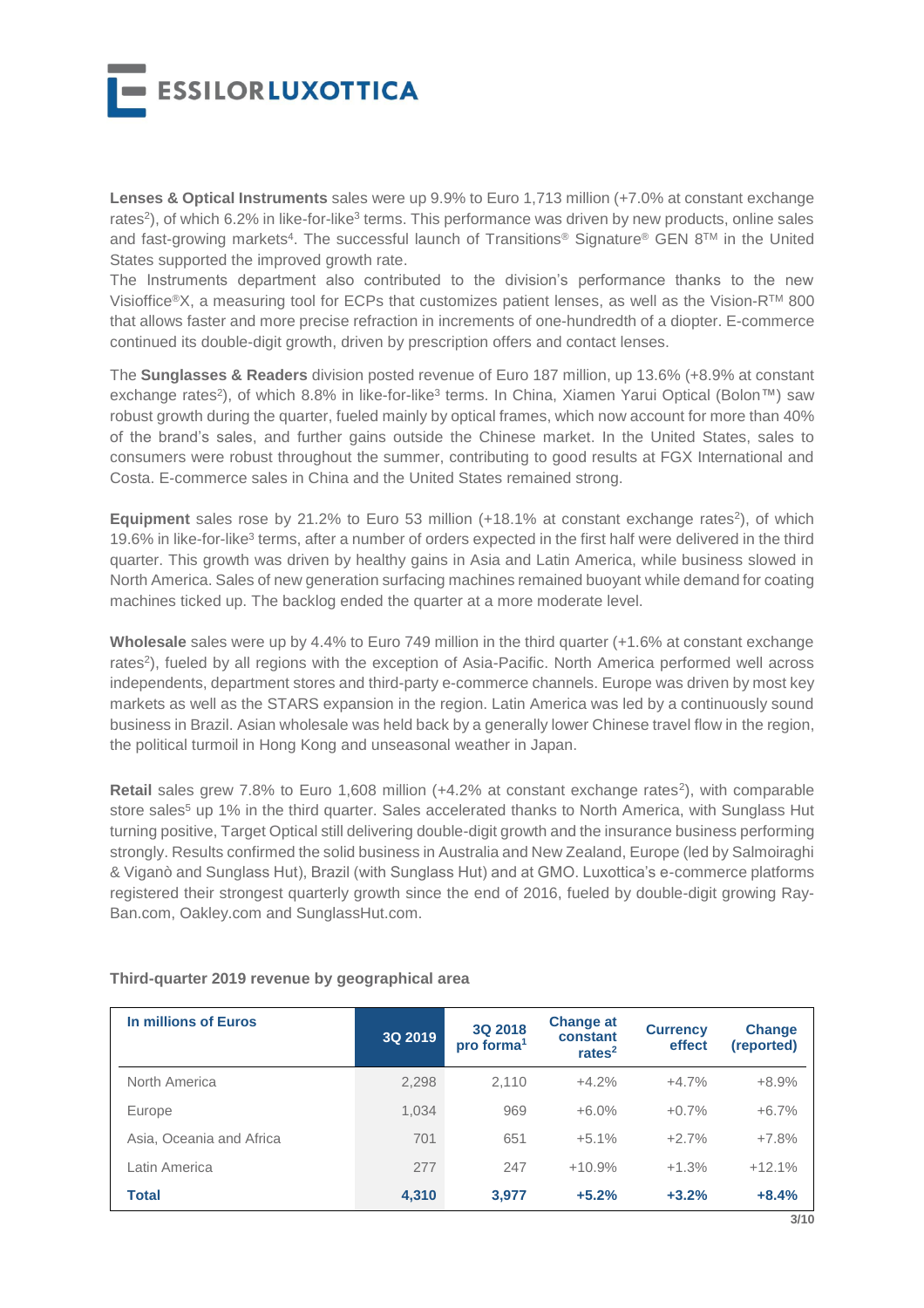

In **North America** revenue grew by 8.9% to Euro 2,298 million in the third quarter. This represents an increase of 4.2% at constant exchange rates<sup>2</sup>, a sharp acceleration versus the first half of the year  $(+1.9\%)$ .

Essilor sales benefited from the launch of Transitions<sup>®</sup> Signature<sup>®</sup> GEN 8<sup>TM</sup>, which yielded a step change in growth for Transitions® lenses, notably with Independent Eyecare Professionals as well as through the company's retail channels. Growth with Alliance members and Essilor Experts continued at a solid pace with a more mixed picture in key accounts. Equipment and Sunglasses & Readers contributed to growth during the quarter while performance in Canada weighed slightly on regional performance. E-commerce sales were particularly strong during the quarter, with a noteworthy performance from EyeBuyDirect.

At Luxottica, both the Wholesale and Retail divisions had their best quarter in the year thus far. Wholesale accelerated, with the independent channel remaining strong and business advancing with department stores and third-party e-commerce platforms. Retail sales rebounded in the third quarter after a slight deceleration in the previous one. Contributing to this were Sunglass Hut, which turned positive in comparable stores sales<sup>5</sup> thanks to solid retail execution and continuous investments in the digitalization of the stores, Target Optical and EyeMed, which continued to outperform, advancing at a double-digit pace. LensCrafters' comparable store sales<sup>5</sup> were still slightly negative, although improving during the quarter thanks to a solid back-to-school season. The performance at Sears continued to dampen the overall performance of the division (on a halved store count year-on-year). Direct ecommerce also confirmed its strong trend at 26% sales growth<sup>2</sup> in the third quarter, with Ray-Ban.com and SunglassHut.com leading the way. Oakley.com showed a notable acceleration, also driven by the launch of the Oakley NFL partnership, which showed promising early results.

In **Europe** revenue increased by 6.7% to Euro 1,034 million (+6.0% at constant exchange rates<sup>2</sup>).

Essilor businesses continued to deliver growth. Within the Lenses & Optical Instruments division, growth was once again solid for Instruments thanks to new products, the Vision-R™ 800 phoropter and Visioffice®X, a new in-store lens personalization solution. As for lenses, good market conditions continued to drive growth in France, where a strong multi-network strategy yielded results, as well as in Poland, the Baltic countries, Eastern Europe, Russia and Turkey. Business was softer in the United Kingdom and the Nordic countries.

On the other hand, sales rebounded for Sunglasses & Readers, notably in the United Kingdom and Germany, and e-commerce sales showed double-digit growth driven by Vision Direct.

Luxottica's business in Europe continued to grow. The quarterly performance in Wholesale mirrored the trends seen in the first half of the year, with most of the countries and in particular Italy, the Netherlands, Austria and Northern Europe, contributing to the growth. The company continued to develop its STARS program, with an increase in doors of approximately 50% since the beginning of the year. The program today represents over 25% of Wholesale revenues in the region, showing a strong acceleration in the third quarter, up by more than 30% compared to the third quarter of last year. Retail sales grew steadily in the quarter in high-single digits, driven by Sunglass Hut which experienced positive comparable store sales<sup>5</sup> and benefited from new space and effective in-store execution. All major countries showed positive growth in Retail, led by Sunglass Hut in Continental Europe and Salmoiraghi & Viganò in Italy.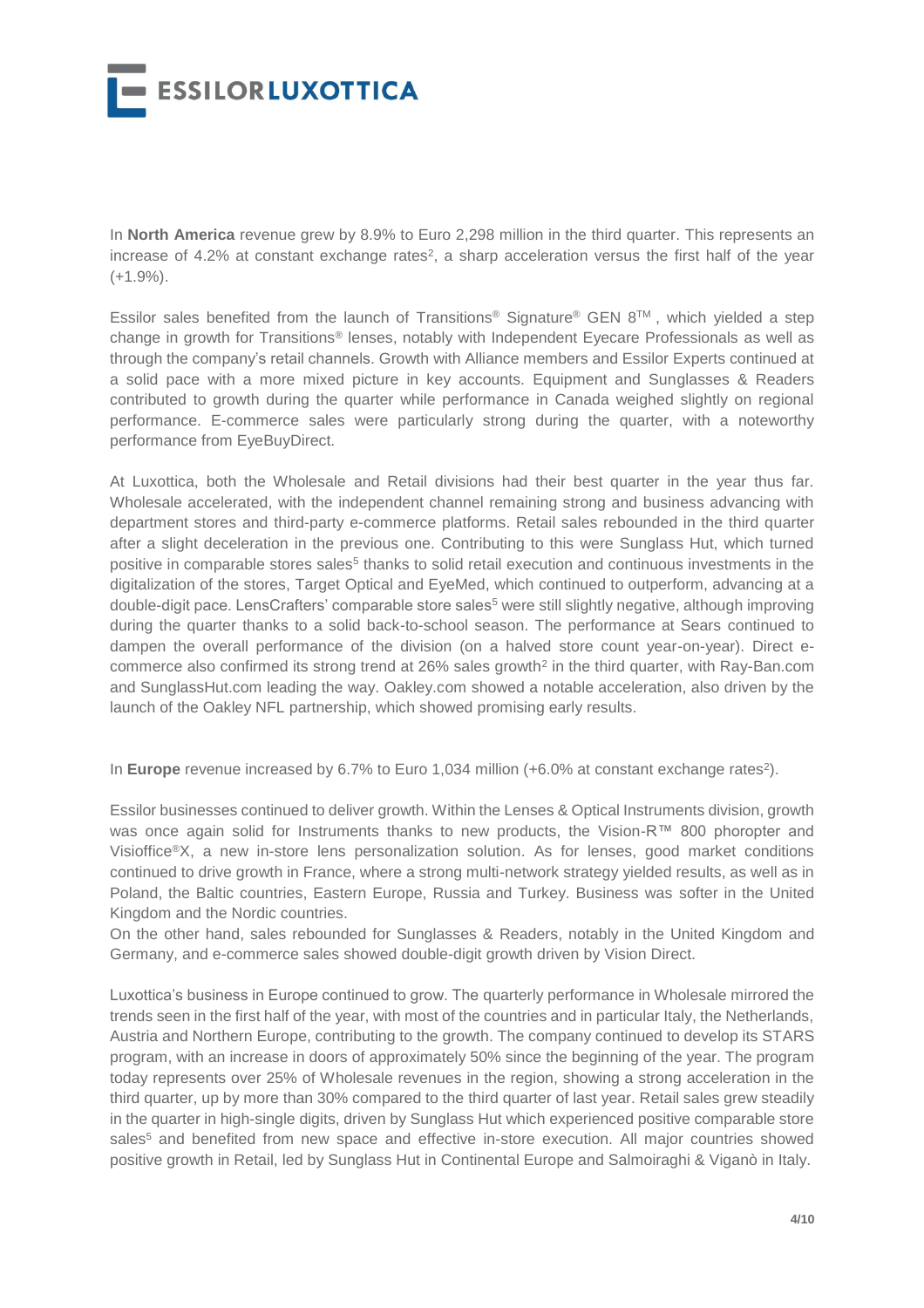

In **Asia, Oceania and Africa** revenue was up 7.8% to Euro 701 million (+5.1% at constant exchange rates<sup>2</sup>).

Essilor businesses delivered more improved growth in the region compared to the first half, despite an elevated comparison base. The Lenses & Optical Instruments division saw its growth accelerate further in Mainland China, thanks to strong demand for Varilux<sup>®</sup>, Crizal<sup>®</sup>, Eyezen<sup>TM</sup> and Nikon<sup>®</sup> lenses, for myopia control solutions and mid-tier offerings. In India, a sharp rise in sales to independent opticians and optometrists was attributable to the popularity of Crizal® lenses, promotional campaigns, and efforts to raise awareness about the importance of vision correction. This division also saw strong gains in Southeast Asia and South Korea, fueled by the Varilux<sup>®</sup> brand and entry-level progressive lenses. Branded lenses and thin lenses drove sales up sharply in Japan.

The Sunglasses & Readers division also made a solid contribution to growth in the region with Bolon™ and Molsion™ posting continued gains in optical frames and online sales.

The overall growth in the region for Luxottica decelerated during the third quarter mainly due to lower Chinese travelling flows, the ongoing political turmoil in Hong Kong and the unfavorable weather conditions in Japan. The performances were mixed between the two channels and the different countries. The Retail business continued its growth trajectory thanks to Australia and New Zealand, which posted positive sales and comparable stores sales<sup>5</sup>, with the optical business positive for the 13<sup>th</sup> quarter in a row. Despite Japan's unusually long and cool rainy season, sales remain positive year-todate. Instead Wholesale China continued to realize the benefits of a rebuilt division, reporting doubledigit growth, but still on a relatively small baseline.

In **Latin America**, EssilorLuxottica reported revenue up 12.1% to Euro 277 million (+10.9% at constant exchange rates<sup>2</sup>).

Essilor businesses posted double-digit growth in both Brazil and Spanish speaking markets through continued market development efforts, new partnerships and product mix. In Brazil, a robust second quarter dynamic continued through most of the third quarter ahead of a shift in focus to the upcoming Transitions® Signature® GEN 8TM launch. In Colombia, sales of Transitions ® lenses remained buoyant with a particularly strong attachment rate for Varilux® lenses. Recently formed partnerships in Mexico supported double-digit growth at constant exchange rates<sup>2</sup>. The region continued to benefit from rapid e-commerce growth.

At Luxottica, both Wholesale and Retail divisions contributed to the solid growth of the region, led by a strong Brazil which confirmed the double-digit growth trend year-to-date. The Wholesale performance was fueled by the continued expansion of the Óticas Carol franchise network and subsequent STARS on-boarding: the retail brand added 100 new franchise doors since the beginning of the year. Retail continued to see positive momentum at Sunglass Hut Brazil, while GMO accelerated its favorable growth trend during the third quarter.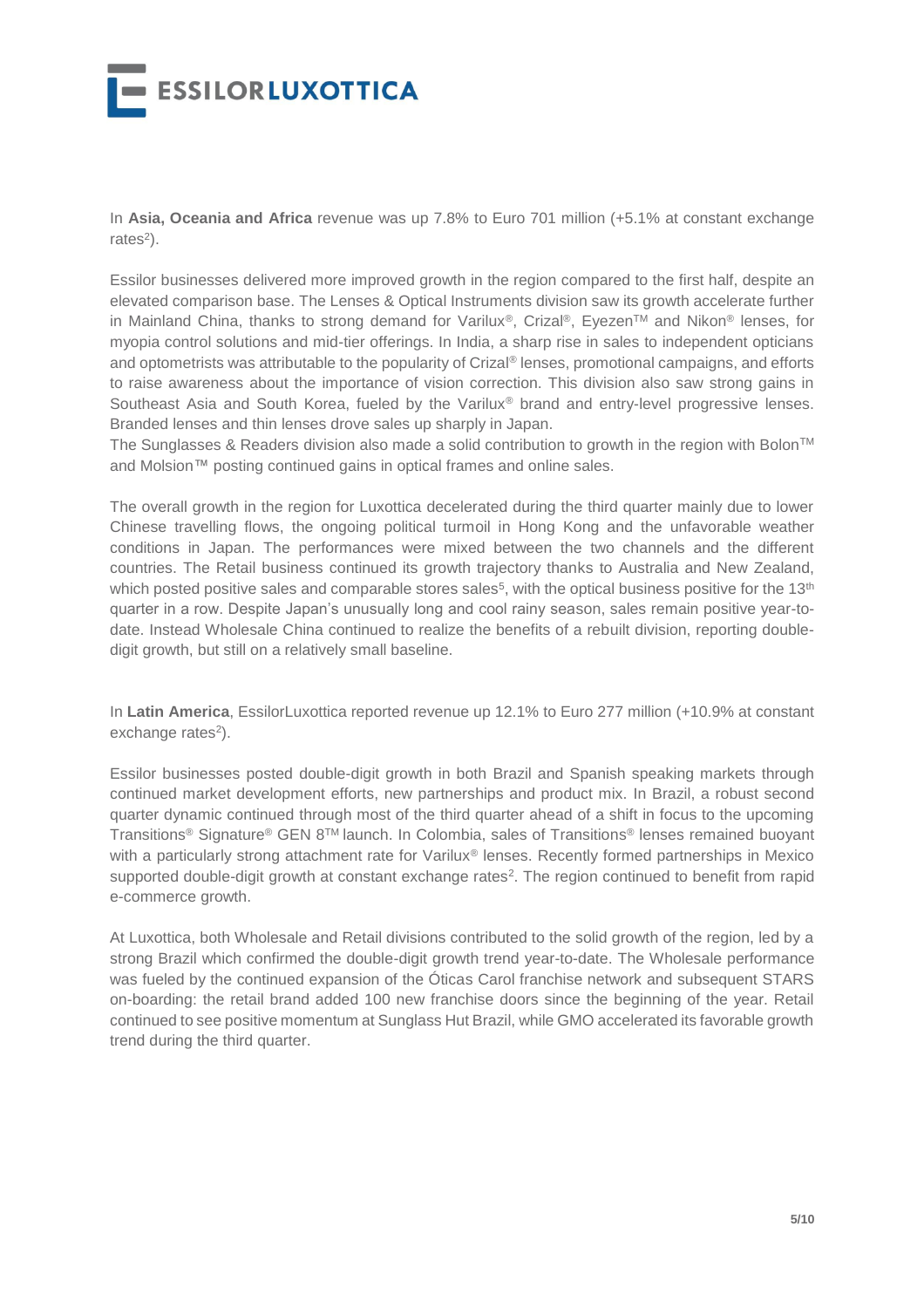

#### **Eliminating poor vision around the world**

Last September, EssilorLuxottica made Fortune magazine's 2019 Change the World [list,](https://fortune.com/change-the-world/2019) taking the 17th spot out of 52 in this prestigious ranking which recognizes companies that have had a positive social impact through their core business strategy. The Company was distinguished in particular for its commitment to bring good vision to everyone everywhere as part of its mission to help people "see more, be more and live life to its fullest".

Alongside the United Nations General Assembly last September, Essilor published a new report called ["Eliminating Poor Vision in a Generation: What will it take to eliminate uncorrected refractive errors by](https://www.essilorseechange.com/elimination-in-a-generation/)  [2050?"](https://www.essilorseechange.com/elimination-in-a-generation/). The report defines the scale of uncorrected poor vision globally and outlines solutions to eliminate the world's largest unaddressed disability within one generation: a total investment of USD14 billion over the next 30 years would achieve this goal by 2050.

To further this mission during the third quarter, Essilor launched the Ready2Clip Generation II product globally. In China, the company announced a collaboration with the Huoqiu County and the Huoqiu Boai Hospital to eliminate poor vision from the county in three years. With a population of over 1.6 million, Huoqiu is the first Chinese county Essilor has partnered with to eliminate poor vision. Furthermore, in Bangladesh, the Eye Mitra program crossed the mark of 100 micro-entrepreneurs to bridge the access gap to vision care. The total number of wearers created through such initiatives over the first nine months of the year is over 6 million.

In the nine-month period, Luxottica, through its support for OneSight, an independent non-profit organization of which the company is the founding sponsor, served close to 83,000 patients providing eye exams and glasses across 20 charitable clinics located in the USA, Jordan, Puerto Rico, Chile, Mexico, Mongolia, Peru, Cambodia, China, Brazil, Colombia, Tanzania and Thailand. OneSight also opened 47 brand new Sustainable Vision Centers in 5 countries (the USA, Rwanda, Zambia, China, Bangladesh). Each clinic is staffed with Luxottica employees and doctors and over 703 Luxottica employees had an opportunity to volunteer in the first nine months of 2019. Additionally, [OneSight](https://onesight.org/) partnered with the [Essilor Vision Foundation t](http://essilorvisionfoundation.org/)o invite 50 Essilor volunteers to join forces with Luxottica employees at 16 vision clinics in Cambodia, India, Indonesia, Chile, Peru, the United States, Colombia, Mongolia, Thailand, Nepal and Tanzania.

### **Synergies and integration**

During the first nine months of the year, the Company put in place a structured process to drive integration and deliver synergies. The net impact on adjusted<sup>6</sup> operating profit of those synergies is expected to be in the range of:

- Euro 300 to Euro 350 million in the period 2019/2021
- **Euro 420 to Euro 600 million by 2022/2023**

With the ultimate objective of building a unified company, EssilorLuxottica has launched more than 20 priority work streams and 160 business initiatives that are being implemented globally. This activity is under the leadership of more than 40 Essilor and Luxottica key executives with the involvement of more than 800 employees across the two organizations.

First steps include:

- The creation of one single supply chain and prescription laboratories network
- The integration of Costa in the Luxottica's brand portfolio and frame network
- A systematic review of office space real estate at the country level, looking at opportunities to co-locate teams whenever possible
- A pilot project in Italy to define one single IT platform to be quickly rolled out across the Company's organization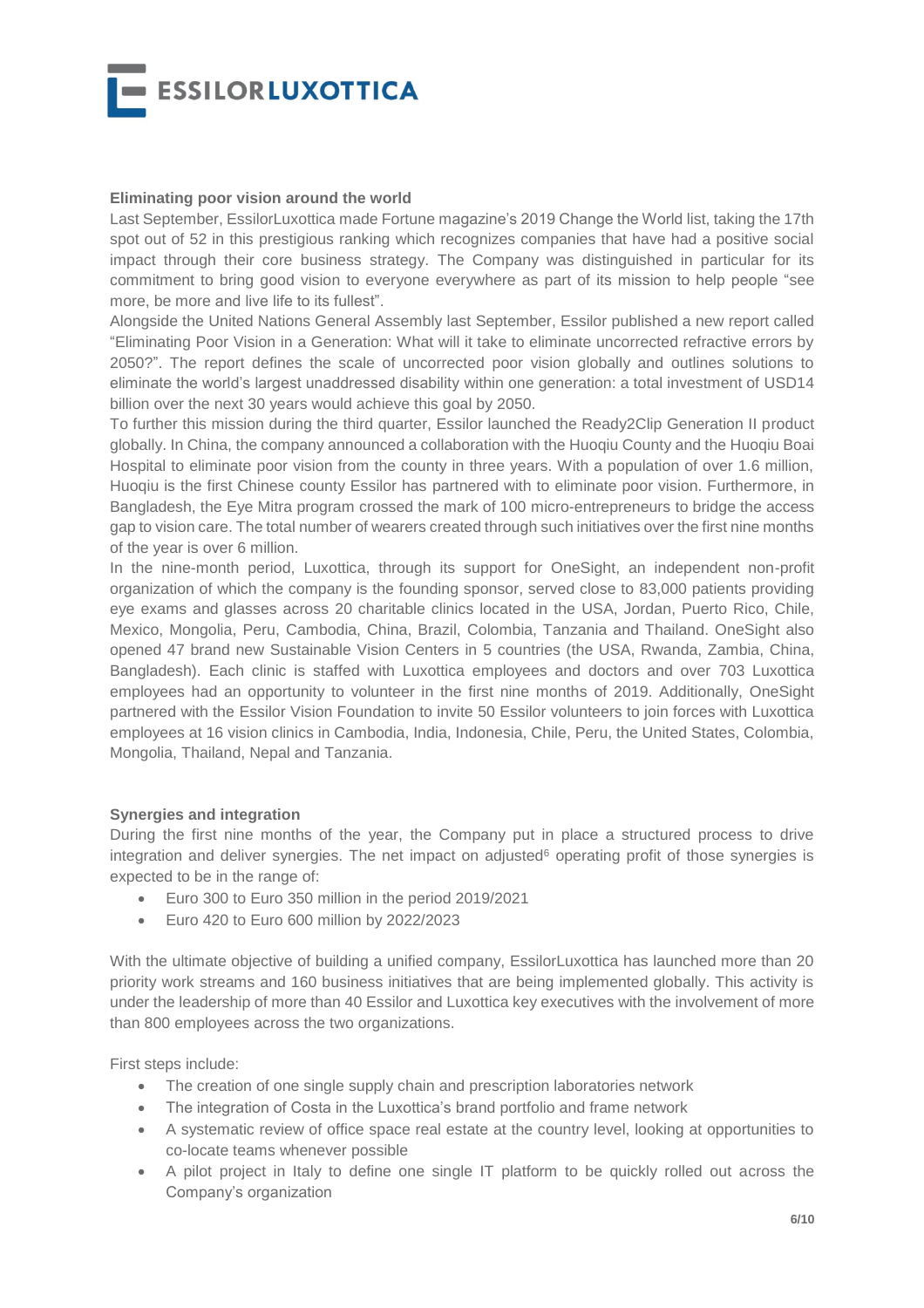**ESSILORLUXOTTICA** 

### **Acquisitions and partnerships**

- Closing of the Barberini acquisition. On August 30, 2019, Luxottica announced the closing of the acquisition of Barberini, the world's leading optical glass lens manufacturer, after obtaining all the relevant antitrust authorizations. The acquisition allows the company to strengthen its "made in Italy" production and its know-how in glass sun and prescription lenses, always considered a success factor for the iconic models of Ray-Ban and Persol. The company will invest in Barberini to create a worldwide brand synonymous with excellence in high-quality optical glass lenses. Barberini will continue to operate with all eyewear producers that want to differentiate their products by adding the uniqueness of optical glass to their lenses.
- Acquisition of Optimed. Essilor has acquired a majority stake in Optimed Australia Pty, a leading ophthalmic instruments distributor in Australia and New-Zealand which generates annual revenue of about Euro 10 million.

#### **Outlook**

EssilorLuxottica confirms its financial objectives for 2019. Including synergies and at constant exchange rates<sup>2</sup>, it is projecting the following:

- $\bullet$  Sales growth:  $+3.5-5.0\%$
- Adjusted<sup>6</sup> operating profit growth: 0.8-1.2x sales growth
- Adjusted<sup>6</sup> net profit growth: 1.0-1.5x sales growth

### **Subsequent event**

On October 22, 2019, Luxottica and **CHANEL** confirmed the early renewal of an exclusive license agreement for the development, production and worldwide distribution of sunglasses and prescription frames under the **CHANEL** brand. The eight-year renewal will be effective starting January 1, 2020, immediately following the expiration of the existing agreement, and is scheduled to expire on December 31, 2027.

### **Conference call**

A conference call in English will be held today at 11:30 am CET. The meeting will be available live and may also be heard later at: <https://hosting.3sens.com/EssilorLuxottica/20191030-1D441EE8/en/webcast/startup.php>

#### **Forthcoming investor event**

• March 6, 2020: Full-year 2019 results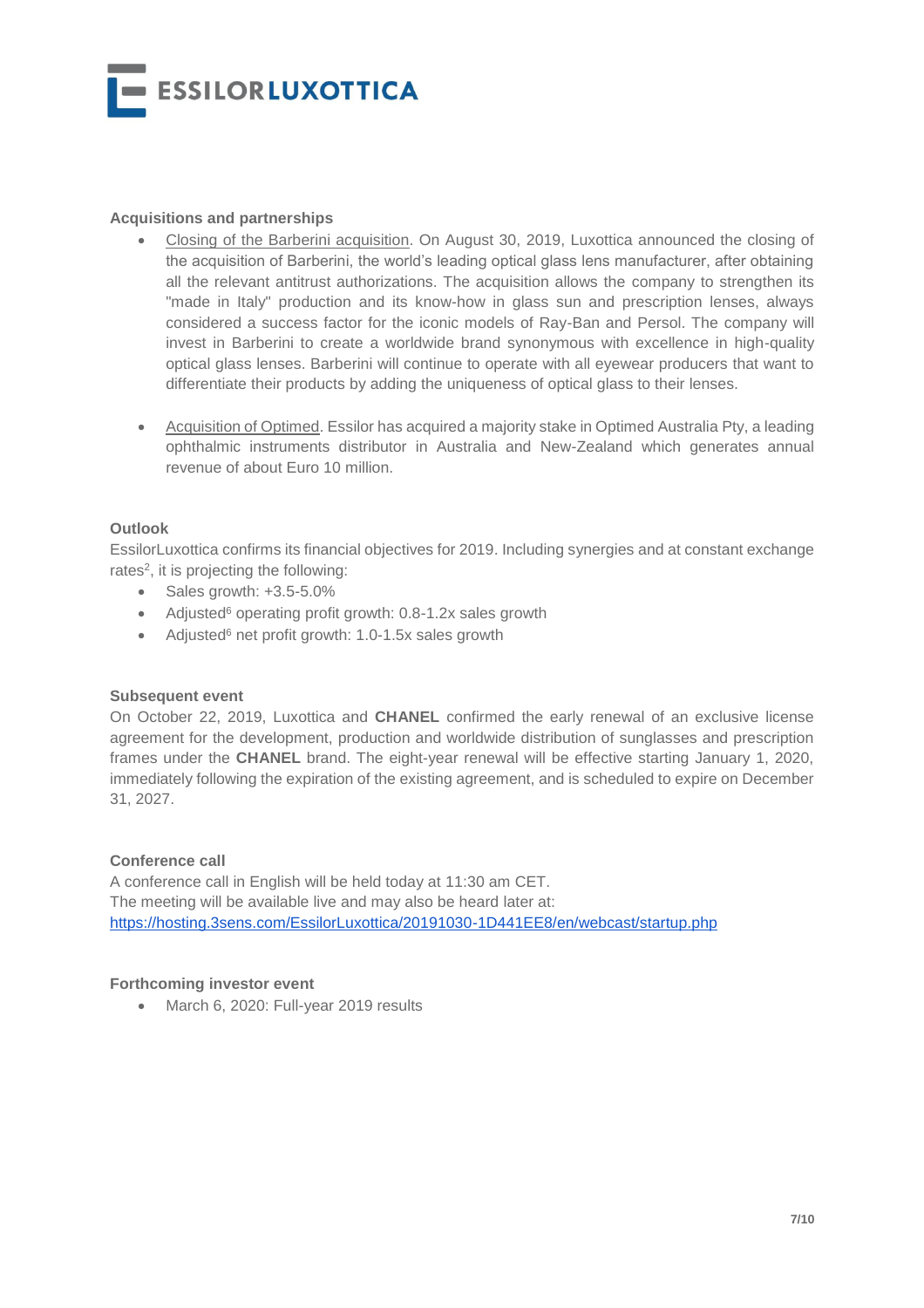

#### **Notes to the press release**

**1 Pro forma**: the unaudited pro forma consolidated revenue for the nine and three-month period ended September 30, 2018 was prepared for illustrative purposes only and with the aim to provide comparative information as if the combination between Essilor and Luxottica had occurred on January 1, 2018. It reflects consolidated revenue of both groups after elimination of intercompany transactions between Essilor and Luxottica.

**2 Constant exchange rates:** figures at constant exchange rates have been calculated using the average exchange rates in effect for the corresponding period in the previous year.

**3 Like-for-like**: growth at constant scope and exchange rates.

**4 Fast-growing countries or markets:** include China, India, ASEAN, South Korea, Hong Kong, Taiwan, Africa, the Middle East, Russia, Eastern Europe and Latin America.

**5 Comparable store sales or comps:** reflect, for comparison purposes, the change in sales from one period to another by taking into account in the more recent period only those stores already open during the comparable prior period. For each geographic area, the calculation applies the average exchange rate of the prior period to both periods.

**6 Adjusted measures:** adjusted from the expenses related to the combination between Essilor and Luxottica and other transactions that are unusual, infrequent or unrelated to the normal course of business as the impact of these events might affect the understanding of the Company's performance.

*EssilorLuxottica is a global leader in the design, manufacture and distribution of ophthalmic lenses, frames and sunglasses. Formed in 2018, its mission is to help people around the world to see more, be more and live life to its fullest by addressing their evolving vision needs and personal style aspirations. The Company brings together the complementary expertise of two industry pioneers, one in advanced lens technology and the other in the craftsmanship of iconic eyewear, to set new industry standards for vision care and the consumer experience around it. Influential eyewear brands including Ray-Ban and Oakley, lens technology brands including Varilux® and Transitions®, and world-class retail brands including Sunglass Hut and LensCrafters are part of the EssilorLuxottica family.*

*In 2018, EssilorLuxottica had nearly 150,000 employees and pro forma consolidated revenues of Euro 16.2 billion. The EssilorLuxottica share trades on the Euronext Paris market and is included in the Euro Stoxx 50 and CAC 40 indices. Codes and symbols: ISIN: FR0000121667; Reuters: ESLX.PA; Bloomberg: EL:FP.* 

#### **CONTACTS**

**EssilorLuxottica Investor Relations** (Charenton-le-Pont) Tel: + 33 1 49 77 42 16 (Milan) Tel: + 39 (02) 8633 4870 E-mail: [ir@essilorluxottica.com](mailto:ir@essilorluxottica.com)

**EssilorLuxottica Corporate Communications** (Charenton-le-Pont) Tel: + 33 1 49 77 45 02 (Milan) Tel: + 39 (02) 8633 4470 E-mail: [media@essilorluxottica.com](mailto:media@essilorluxottica.com)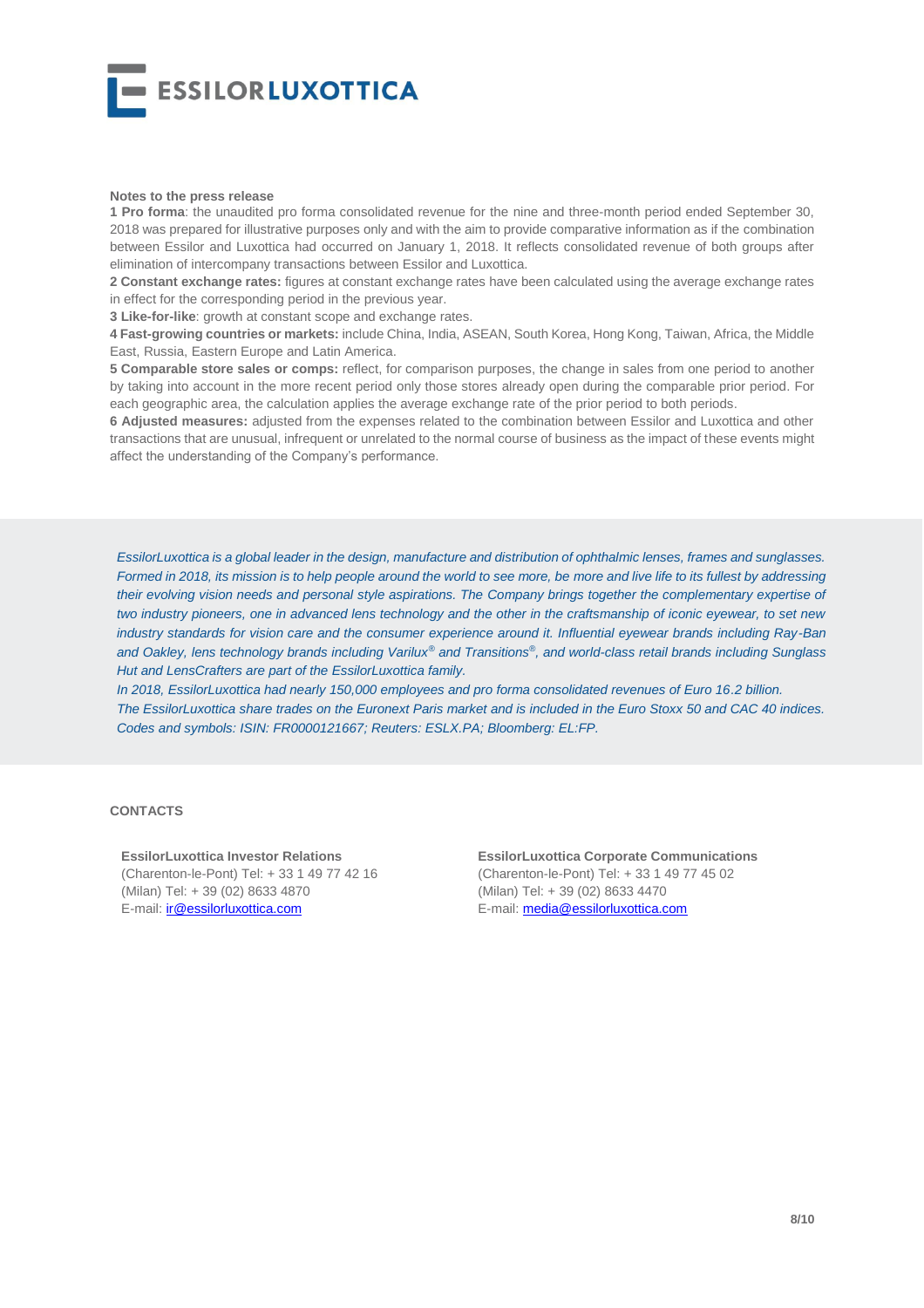

## **APPENDICES**

**EssilorLuxottica consolidated revenue by quarter and operating segment** 

| In millions of Euros         | 2019  | 2018<br>Pro forma <sup>1</sup> |
|------------------------------|-------|--------------------------------|
| <b>First Quarter</b>         |       |                                |
| Lenses & Optical Instruments | 1,674 | 1,554                          |
| Sunglasses & Readers         | 200   | 189                            |
| Equipment                    | 44    | 40                             |
| <b>Essilor revenue</b>       | 1,918 | 1,783                          |
| Wholesale                    | 838   | 819                            |
| Retail                       | 1,454 | 1,314                          |
| Luxottica revenue            | 2,292 | 2,133                          |
| <b>Total Revenue</b>         | 4,210 | 3,916                          |
| <b>Second Quarter</b>        |       |                                |
| Lenses & Optical Instruments | 1,703 | 1,582                          |
| Sunglasses & Readers         | 256   | 218                            |
| Equipment                    | 55    | 54                             |
| <b>Essilor revenue</b>       | 2,014 | 1,853                          |
| Wholesale                    | 921   | 884                            |
| Retail                       | 1,632 | 1,524                          |
| Luxottica revenue            | 2,552 | 2,408                          |
| <b>Total Revenue</b>         | 4,566 | 4,261                          |
| <b>Third Quarter</b>         |       |                                |
| Lenses & Optical Instruments | 1,713 | 1,559                          |
| Sunglasses & Readers         | 187   | 165                            |
| Equipment                    | 53    | 43                             |
| <b>Essilor revenue</b>       | 1,953 | 1,767                          |
| Wholesale                    | 749   | 718                            |
| Retail                       | 1,608 | 1,492                          |
| Luxottica revenue            | 2,357 | 2,209                          |
| <b>Total Revenue</b>         | 4,310 | 3,977                          |